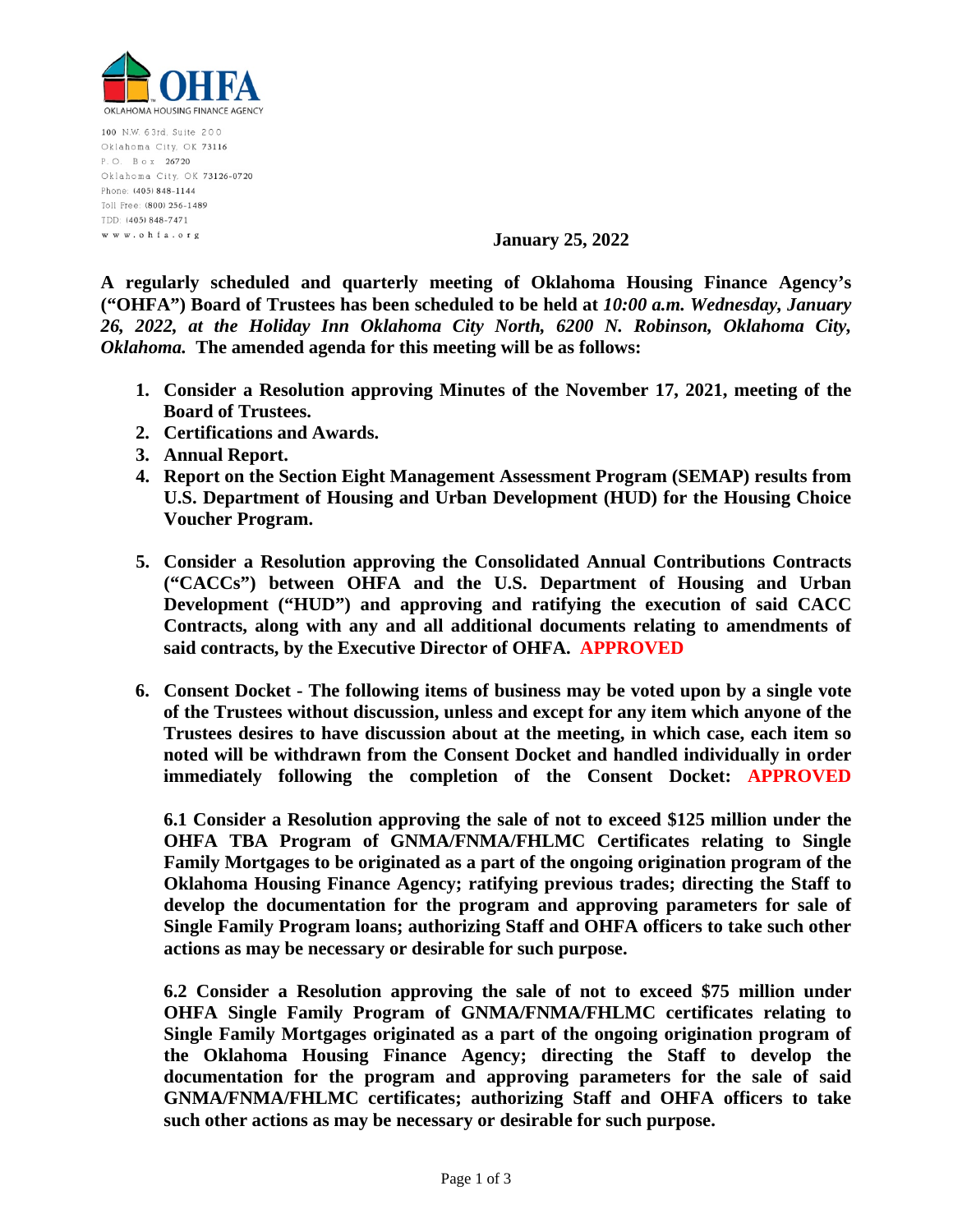**6.3 Consider a Resolution amending Resolution #21-11-38 to accurately reflect the legal name of the owner, East Side LIHTC, LLC, originally filed as Broken Bow Housing, LLC, Broken Bow, Oklahoma, OHFA #21-06-40.** 

**6.4 Consider a Resolution amending Resolution #21-05-22 to accurately reflect the legal name of the owner, Sunset Villas, LLC, originally filed as Sunset Park, LLC, Ponca City, Oklahoma, OHFA #21-01-23.** 

- **7. Consider a Resolution authorizing and approving the development of the 2022 Single Family Mortgage Revenue Bond and Mortgage Program as a part of OHFA's Single Family Program, for later final approval by the OHFA Board of Trustees; directing Staff to develop proposed program terms; authorizing Staff and OHFA officers to seek 2022 allocations of "New Money" from the state's Volume Cap to be included in said program; authorizing submission of applications to the Deputy Treasurer of Debt Management and the Council of Bond Oversight; authorizing public hearings; declaring official intent; and authorizing Staff and OHFA officers to take such other preliminary actions as may be necessary or desirable for the development of the 2022 Single Family Mortgage Revenue Bond and the related mortgage loan program. APPROVED**
- **8. Consider a Resolution denying the Application of the following owner for a reservation and allocation of Federal Low Income Housing Tax Credits from the State of Oklahoma's 2021 Credit Ceiling Allocation Limit. APPROVED**
- **9. Consider a Resolution authorizing the Inducement of the issuance of Multifamily Bonds for the New Construction of Portland Place Apartments in Oklahoma City, Oklahoma. Any competitive bidding for the sale thereof is waived. APPROVED**
- **10. Consider a Resolution authorizing the Inducement of the Issuance of Multifamily Bonds for the New Construction of Cornerstone Apartments Phase I and Phase II in Yukon, Oklahoma. Any competitive bidding for the sale thereof is waived. APPROVED**
- **11. Consider a Resolution approving and adopting amendments to OHFA's Chapter 36 Affordable Housing Tax Credit Program Rules [OAC 330:36] as Emergency Rules to be effective upon the Governor's signature; and authorizing the Executive Director and Staff to proceed with the promulgation of said amendments as emergency rules of OHFA pursuant to the emergency rulemaking requirements of the Oklahoma Administrative Procedures Act. APPROVED**
- **12. Consider a Resolution approving and adopting the 2022 National Housing Trust Fund (HTF) Application which includes both the Application Instructions and the Application Form. APPROVED**
- **13. Consider an Application for funding from the State of Oklahoma's 2021 HOME Investment Partnerships Program filed by the Applicant identified in Exhibit "A", to this agenda, and in connection therewith: (a) make such preliminary and/or intermediate rulings as may be necessary and/or appropriate in regard to the conduct of the proceedings; (b) receive and hear the reports and recommendations of the Staff**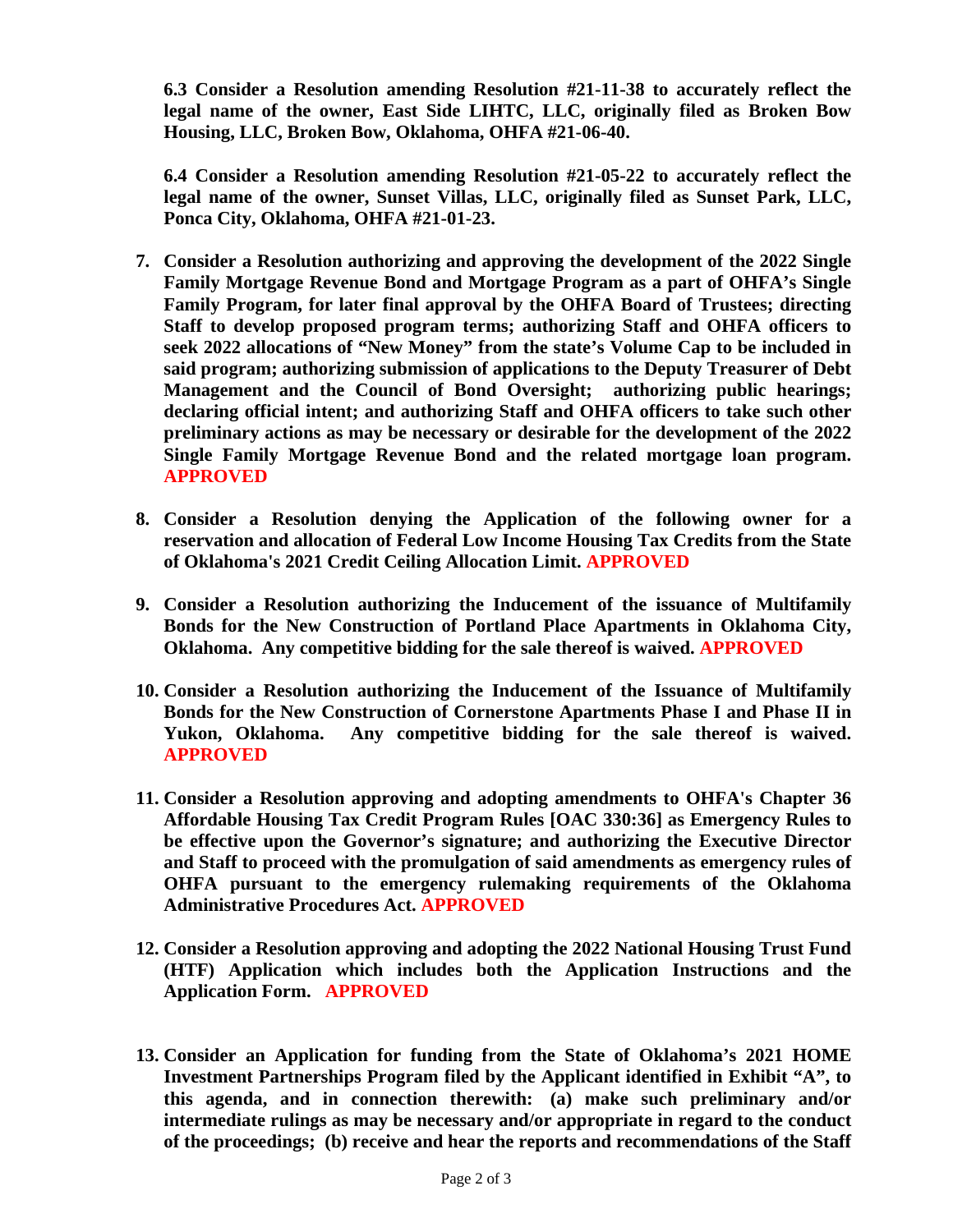**of OHFA, the evidence and arguments of the Applicant and its representatives and, pursuant to the Oklahoma Open Meeting Act, the comments of members of the public present; and (c) at the conclusion of all testimony and evidence, consider an individual Resolution approving, subject to any contingencies, conditions or requirements established by the Trustees, or disapproving the Application of said Applicant for funding from the State of Oklahoma's 2021 HOME Investment Partnerships Program. APPROVED**

- **14. Consider a Resolution approving and adopting the 2022 Home Investment Partnerships Program (HOME) Application which includes both the Application Instructions and the Application Form. APPROVED**
- **15. Consider a Resolution supporting the Housing Authority of the City of Tulsa's ('Tulsa Housing Authority") Choice Neighborhood Implementation ("CNI") grant application to revitalize the 36th Street North neighborhood and the Comanche Park Apartments Public Housing Property located in Tulsa, Oklahoma and authorizing the Chairman and the Executive Director, on behalf of OHFA's Board of Trustees, to provide Tulsa Housing Authority with a formal letter of support to submit to the Department of Housing and Urban Development with Tulsa Housing Authority's 2021 CNI Grant Application. APPROVED**
- **16. QAP Task Force Report.**
- **17. Consider a Resolution renewing and continuing the terms of service for Riggs Abney Neal Turpen Orbison & Lewis to provide legal advice and representation as general counsel to Staff and the Board of Trustees of the Oklahoma Housing Finance Agency for a period of one year and setting the annual hourly compensation based on the Consumer Price Index. APPROVED**
- **18. Audit Meeting Report.**
- **19. Report on Cost Center Analysis.**
- **20. Any business not known about, or which could not have been reasonably foreseen prior to the time of posting of this agenda.**
- **21. Adjourned.**

#### **FOR THE CHAIRMAN**

**Deborah Jenkins Executive Director**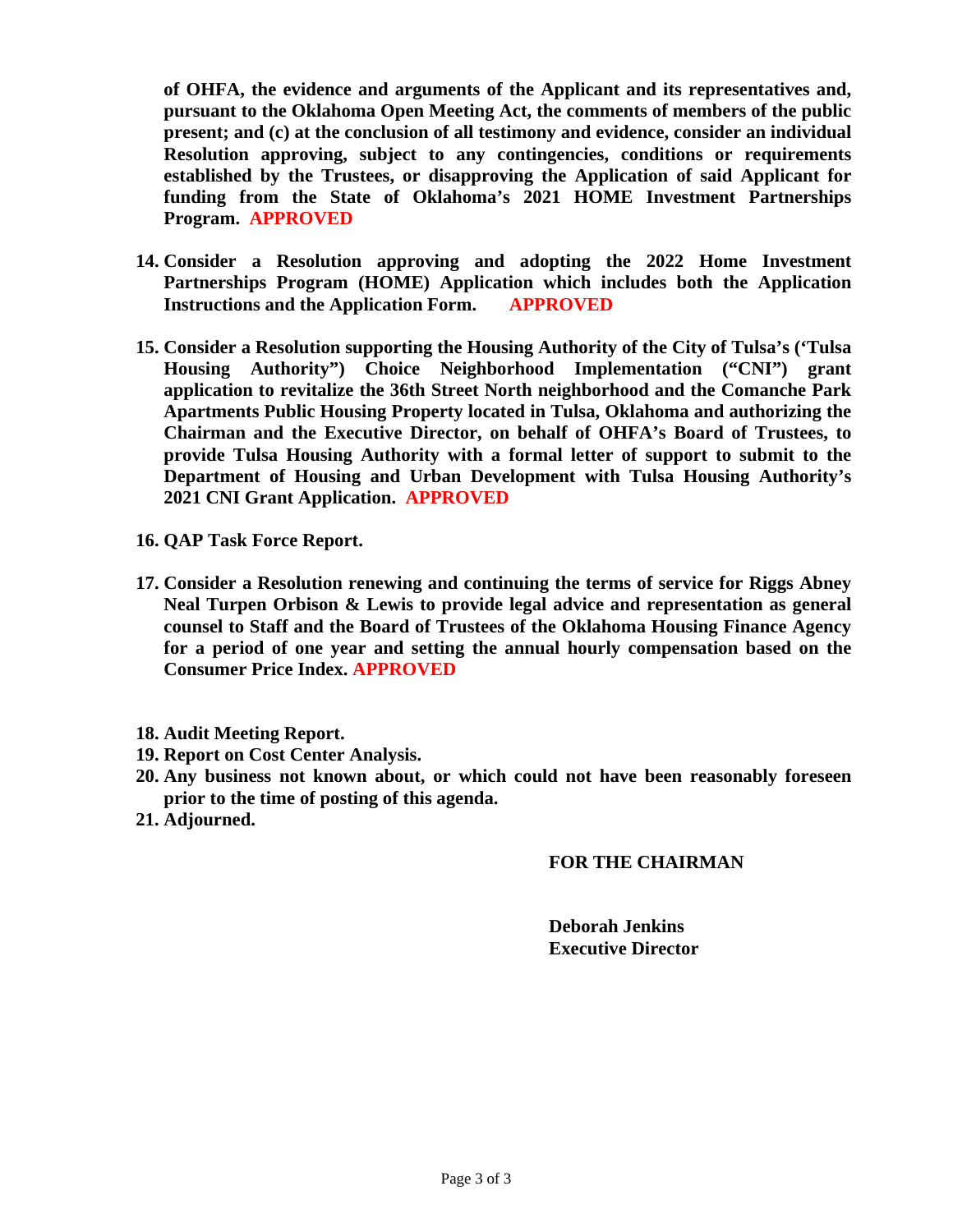# OKLAHOMA HOUSING FINANCE AGENCY<br>2021 HOME PROGRAM<br>Exhibit A

## **HOME Exhibit "A"**

### **APPROVAL**

| Neighborhood Housing Services, Inc.<br>Applicant<br><b>Cleveland County</b><br>Developmen<br>Location of<br>Representative Family-Acq/Rehab<br>Activity<br># Units<br>#HOME<br>Units<br>Score<br>74%<br>Award Amoun<br>500,000.00<br>Amour<br>Award<br><b>CHDO</b><br>ŠΣ |  |
|--------------------------------------------------------------------------------------------------------------------------------------------------------------------------------------------------------------------------------------------------------------------------|--|
|                                                                                                                                                                                                                                                                          |  |
|                                                                                                                                                                                                                                                                          |  |
|                                                                                                                                                                                                                                                                          |  |
|                                                                                                                                                                                                                                                                          |  |
|                                                                                                                                                                                                                                                                          |  |
|                                                                                                                                                                                                                                                                          |  |
|                                                                                                                                                                                                                                                                          |  |
|                                                                                                                                                                                                                                                                          |  |

Subject to Change

1/19/2022